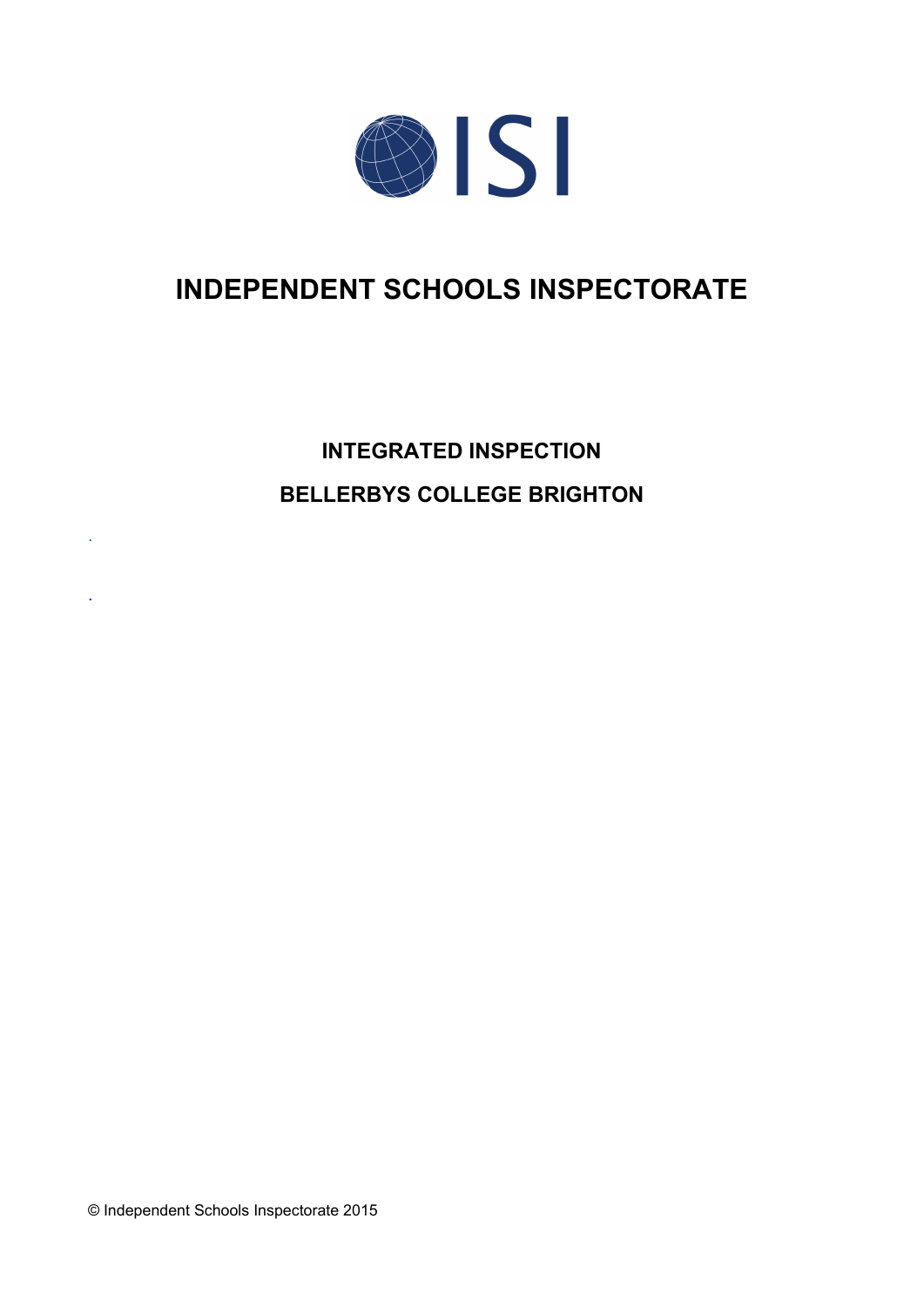# **INDEPENDENT SCHOOLS INSPECTORATE**

## **Bellerbys College Brighton**

| <b>Full Name of School</b>    | <b>Bellerbys College Brighton</b> |     |          |     |  |
|-------------------------------|-----------------------------------|-----|----------|-----|--|
| <b>DfE Number</b>             | 846/6009                          |     |          |     |  |
| <b>Address</b>                | <b>Bellerbys College Brighton</b> |     |          |     |  |
|                               | 1 Billinton Way                   |     |          |     |  |
|                               | <b>Brighton</b>                   |     |          |     |  |
|                               | <b>East Sussex</b>                |     |          |     |  |
|                               | <b>BN1 4LF</b>                    |     |          |     |  |
|                               | <b>England</b>                    |     |          |     |  |
| <b>Telephone Number</b>       | 01273 339200                      |     |          |     |  |
| Fax Number                    | 01273 339201                      |     |          |     |  |
| <b>Email Address</b>          | smower@studygroup.com             |     |          |     |  |
| Principal                     | <b>Mr Simon Mower</b>             |     |          |     |  |
| <b>Chair of Governors</b>     | <b>Mr James Pitman</b>            |     |          |     |  |
| Age Range                     | 14 to 19                          |     |          |     |  |
| <b>Total Number of Pupils</b> | 674                               |     |          |     |  |
| <b>Gender of Pupils</b>       | Mixed (367 boys; 307 girls)       |     |          |     |  |
| Numbers by Age                | $11 - 16$ :                       | 172 | $16-19:$ | 502 |  |
| Number of Day Pupils          | Total:                            | 86  |          |     |  |
| <b>Number of Boarders</b>     | Total:                            | 588 |          |     |  |
|                               | Full:                             | 588 | Weekly:  | 0   |  |
| <b>Inspection Dates</b>       | 22 to 25 Sep 2015                 |     |          |     |  |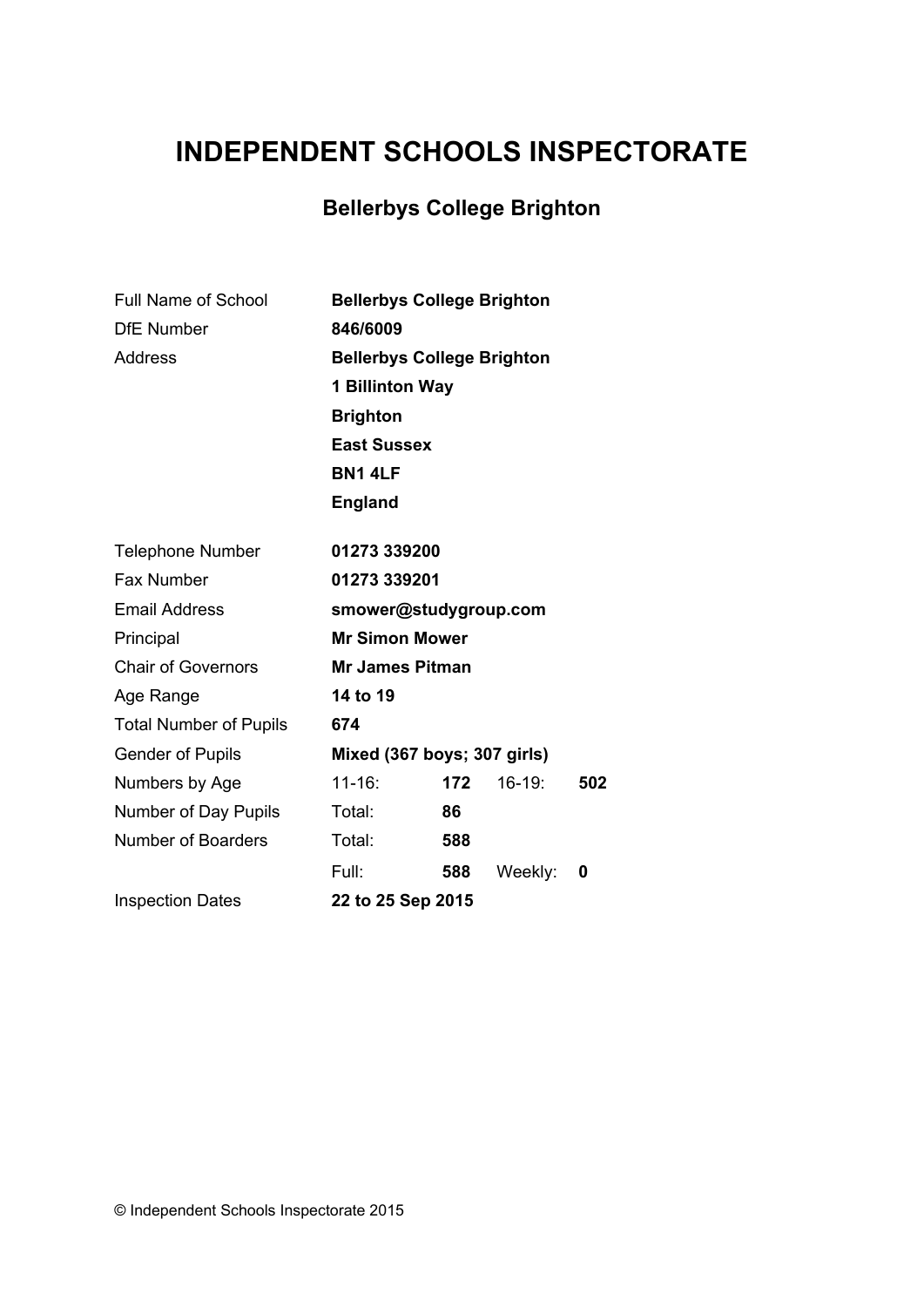### **PREFACE**

The Independent Schools Inspectorate (ISI) is the body approved by the Secretary of State for the purpose of inspecting schools belonging to the Independent Schools Council (ISC) Associations and reporting on compliance with the Education (Independent School Standards) Regulations 2014. The range of these Regulations can be viewed on the website [www.legislation.gov.uk.](http://www.legislation.gov.uk) Additionally, inspections will consider the school's accessibility plan under Schedule 10 of the Equality Act 2010 and the ban on corporal punishment introduced by the School Standards and Framework Act 1998.

This inspection report follows the *ISI schedule.* The inspection on which the report is based took place over a period of four continuous days in the school.

This is the school's first inspection by ISI. It was last inspected by Ofsted in September 2010.

This inspection contains specific judgements on the National Minimum Standards for Boarding Schools. It comments on the progress made by the school in meeting the recommendations set out in the most recent statutory boarding inspection and evaluates the quality of the boarding experience and its contribution to pupils' education, personal development and welfare.

The inspection of the school is from an educational perspective and provides limited inspection of other aspects, although inspectors comment on any significant hazards or problems they encounter which have an adverse impact on children. The inspection does not include:

- (i) an exhaustive health and safety audit;
- (ii) an in-depth examination of the structural condition of the school, its services or other physical features;
- (iii) an investigation of the financial viability of the school or its accounting procedures;
- (iv) an in-depth investigation of the school's compliance with employment law.

Inspectors may be aware of individual safeguarding concerns, allegations and complaints as part of the inspection process. Such matters will not usually be referred to in the published report but will have been considered by the team in reaching their judgements.

Both Ofsted and ISI inspect and report on the Independent School Standards Regulations. However, they apply different frameworks and have different criteria for judging school quality that are suited to the different types of schools they inspect. Both use a four point scale when making judgements of quality but, whilst the ISI terminology reflects quality judgements that are at least equivalent to those used by Ofsted, they also reflect the differences in approach. ISI reports do not provide a single overarching judgement for the school but instead give a clear judgement on each aspect of the school's work at the beginning of each section. **These headline statements must include one of the ISI descriptors 'excellent', 'good', 'sound' or 'unsatisfactory', and where Achievement is 'exceptional' that term may be used for the top grade.** Elsewhere in the report, inspectors may use a range of different adjectives to make judgements.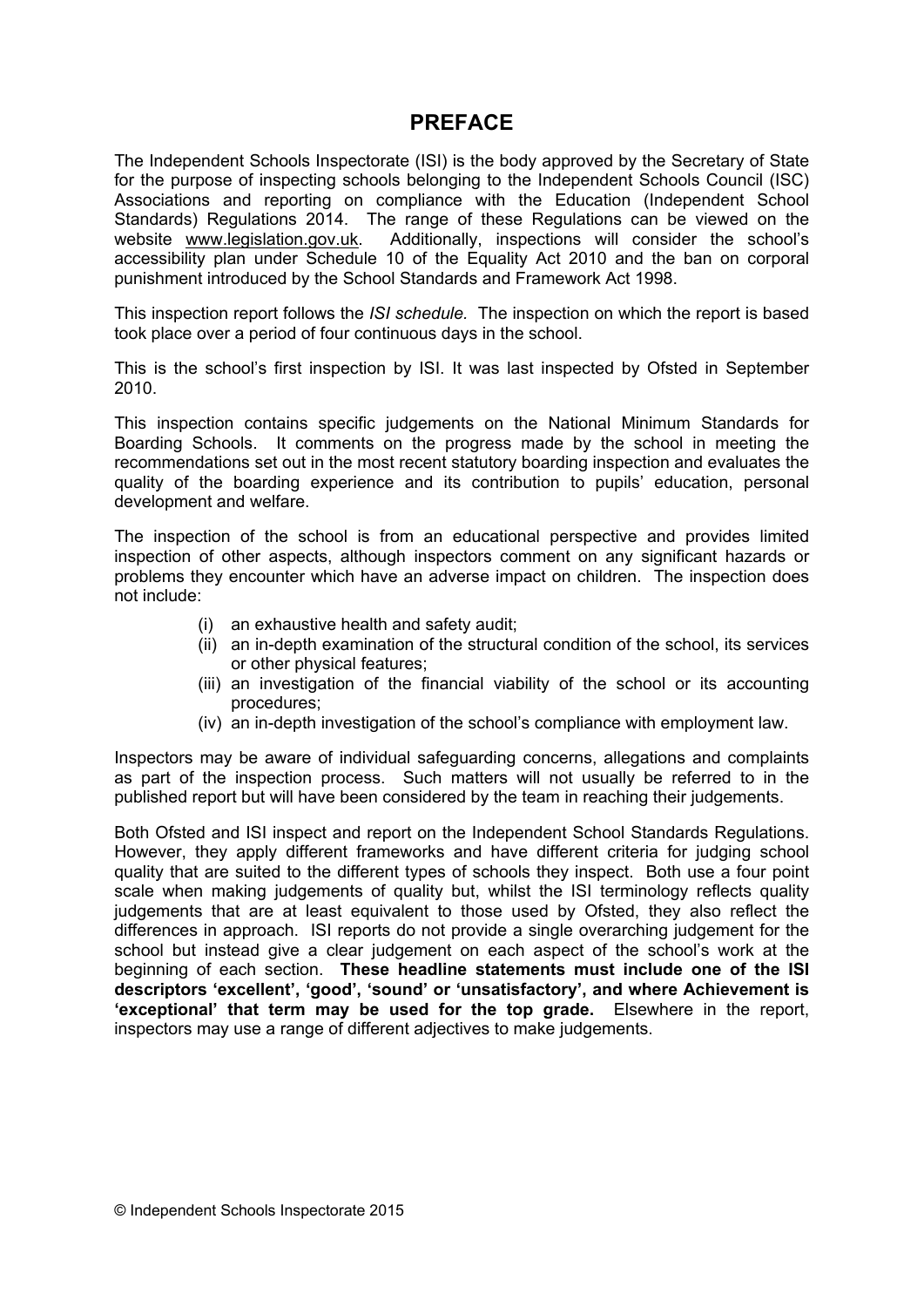## **INSPECTION EVIDENCE**

The inspectors observed lessons, conducted formal interviews with pupils and examined samples of pupils' work. They held discussions with senior members of staff and with members of the senior management team of the colleges, observed a sample of the extracurricular activities that occurred during the inspection period, and attended registration sessions and an assembly. Inspectors visited residences, homestay accommodation and the facilities for sick or injured pupils. The responses of parents and pupils to pre-inspection questionnaires were analysed, and the inspectors examined regulatory documentation made available by the school.

#### **Inspectors**

| Mr Stephen Cole              | Reporting Inspector                              |
|------------------------------|--------------------------------------------------|
| Mr Alan Bougeard             | Team Inspector (Assistant Head, HMC School)      |
| Mr Andrew Gillespie          | Team Inspector (Director of Studies, ISA School) |
| Mr Peter Grant               | Team Inspector (Head of Department, HMC School)  |
| Miss Barbara Habayeb         | Team Inspector (Vice Principal, ISA School)      |
| Mrs Denise Hammersley        | Team Inspector (Deputy Principal, ISA college)   |
| Mrs Claire Osborn            | Team Inspector (Head, ISA School)                |
| Mr Richard Robson            | Team Inspector (Head, HMC School)                |
| <b>Mrs Elizabeth Skelton</b> | Team Inspector (Deputy Head, GSA School)         |
| Mr Gregg Davies              | Co-ordinating Inspector for Boarding             |
|                              |                                                  |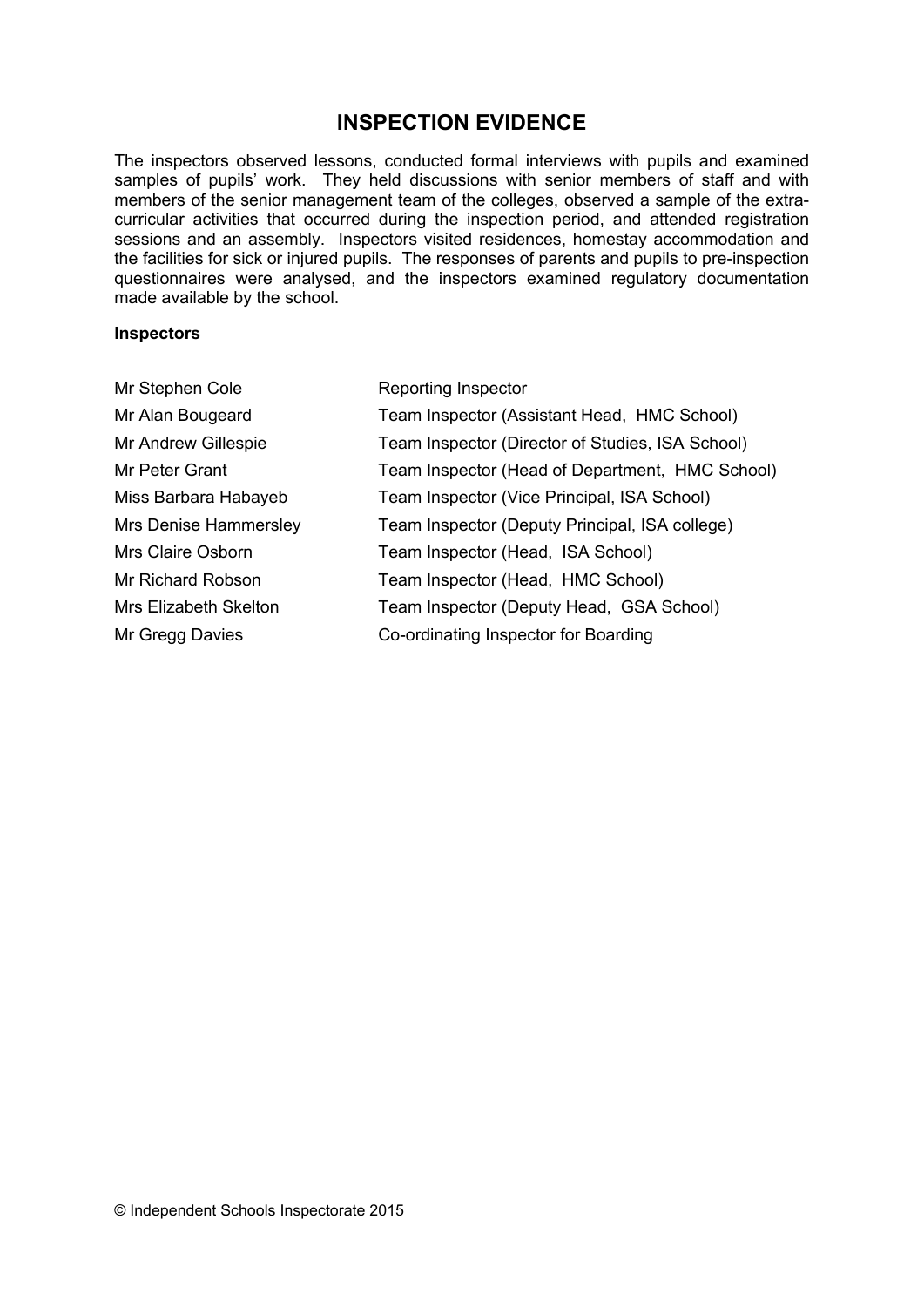## **CONTENTS**

Page

| 1           | THE CHARACTERISTICS OF THE SCHOOL                                                                                                | 1           |
|-------------|----------------------------------------------------------------------------------------------------------------------------------|-------------|
| $\mathbf 2$ | THE SUCCESS OF THE SCHOOL                                                                                                        | $\mathbf 2$ |
| (a)         | <b>Main findings</b>                                                                                                             | 2           |
|             | (b) Action points                                                                                                                | 3           |
|             | (i) Compliance with regulatory requirements                                                                                      | 3           |
|             | (ii) Recommendations for further improvement                                                                                     | 3           |
| 3           | THE QUALITY OF ACADEMIC AND OTHER ACHIEVEMENTS                                                                                   | 4           |
| (a)<br>(b)  | The quality of the pupils' achievements and learning<br>The contribution of curricular and extra-curricular provision (including | 4           |
|             | community links of benefit to pupils)                                                                                            | 5           |
| (c)         | The contribution of teaching                                                                                                     | 6           |
| 4           | THE QUALITY OF THE PUPILS' PERSONAL DEVELOPMENT                                                                                  | 7           |
| (a)         | The spiritual, moral, social and cultural development of the pupils                                                              | 7           |
| (b)         | The contribution of arrangements for pastoral care                                                                               | 8           |
| (c)         | The contribution of arrangements for welfare, health and safety                                                                  | 9           |
| (d)         | The quality of boarding                                                                                                          | 10          |
| 5           | THE EFFECTIVENESS OF GOVERNANCE, LEADERSHIP AND<br><b>MANAGEMENT</b>                                                             | 12          |
| (a)<br>(b)  | The quality of governance<br>The quality of leadership and management, including links with parents, carers                      | 12          |
|             | and guardians                                                                                                                    | 12          |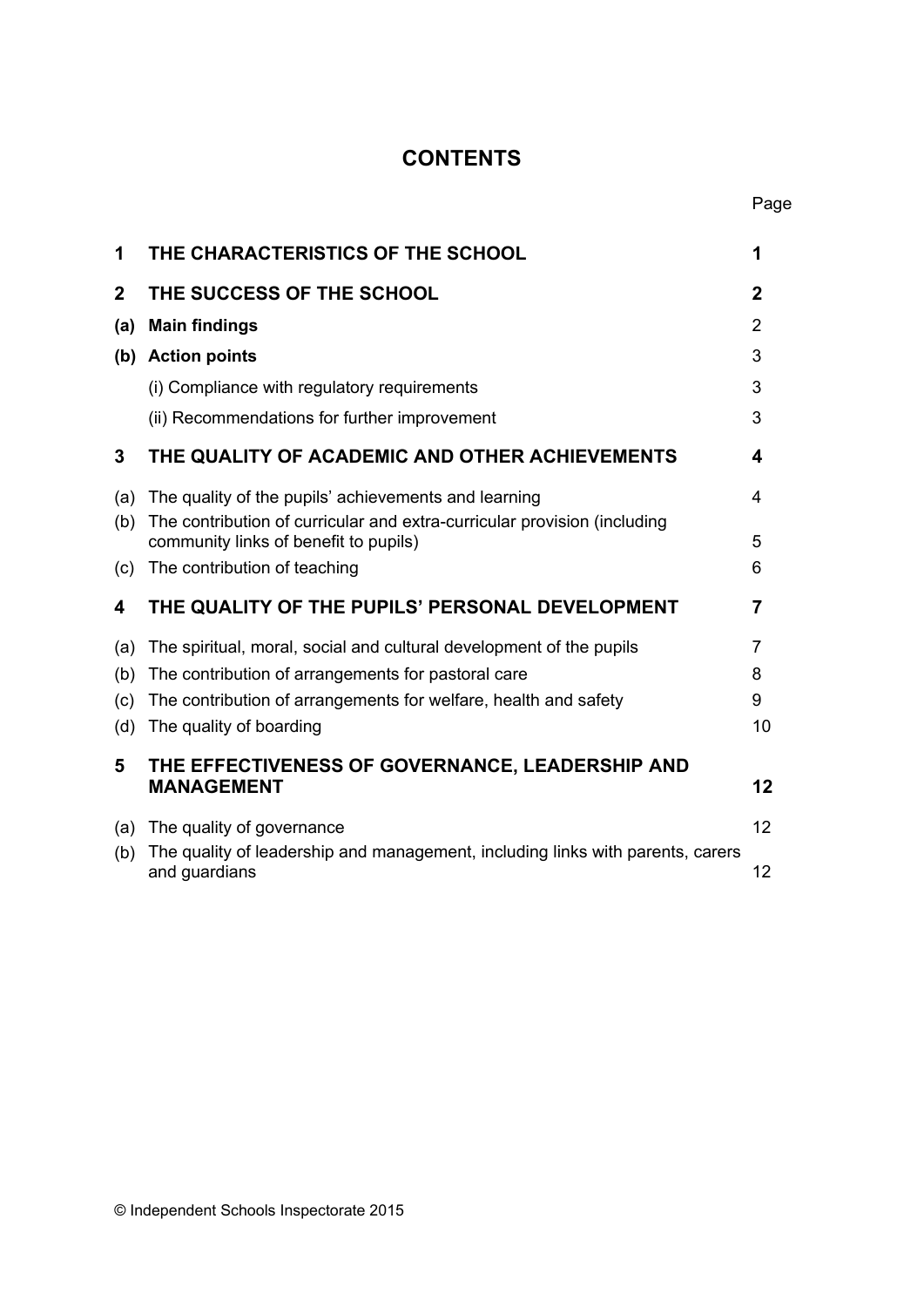## **1. THE CHARACTERISTICS OF THE SCHOOL**

- 1.1 Bellerbys College Brighton aims to educate students to their full academic potential and achieve their personal goals. It is one of four Bellerbys Colleges which themselves are part of Study Group, a global education organisation which in addition to the colleges owns language schools and international study centres. The proprietor is Bellerbys Educational Services Ltd. The head office is in Brighton but the college has its own local management and staffing. Some educational support functions such as human resources and IT are centralised at Brighton. Governance is delegated by the proprietors to a senior management team that includes the four college principals; the team exercises oversight of all four Bellerbys colleges.
- 1.2 Initially in Hove, the college moved to its new buildings in the city centre in 2007. It is now a co-educational independent boarding college, specialising in educating international students. The college offers a wide range of courses aimed at securing places for its students at British universities.
- 1.3 The college admits some students into Year 9 and Year 10 but the majority join at the start of the sixth form. The 674 students on roll come from 53 countries. Almost all students have English as an additional language (EAL). Five have been identified as having special educational needs and/or disabilities (SEND) but all are at a minor level and not requiring support. None has an education, health and care (EHC) plan. The ability of students at entry is broadly average for the courses being offered.
- 1.4 Over half the students at Bellerbys live in the residence on the main city campus. This is currently split into three houses, Kipling, Milne and Woolf. Students aged over 18 live in a smaller off-site residence, Paris House. Another 183 students live with host families in the Brighton and Hove area organised by the college. The remaining students live in privately-organised accommodation. With the exception of a very small number of day students all of those living in private accommodation are over 18.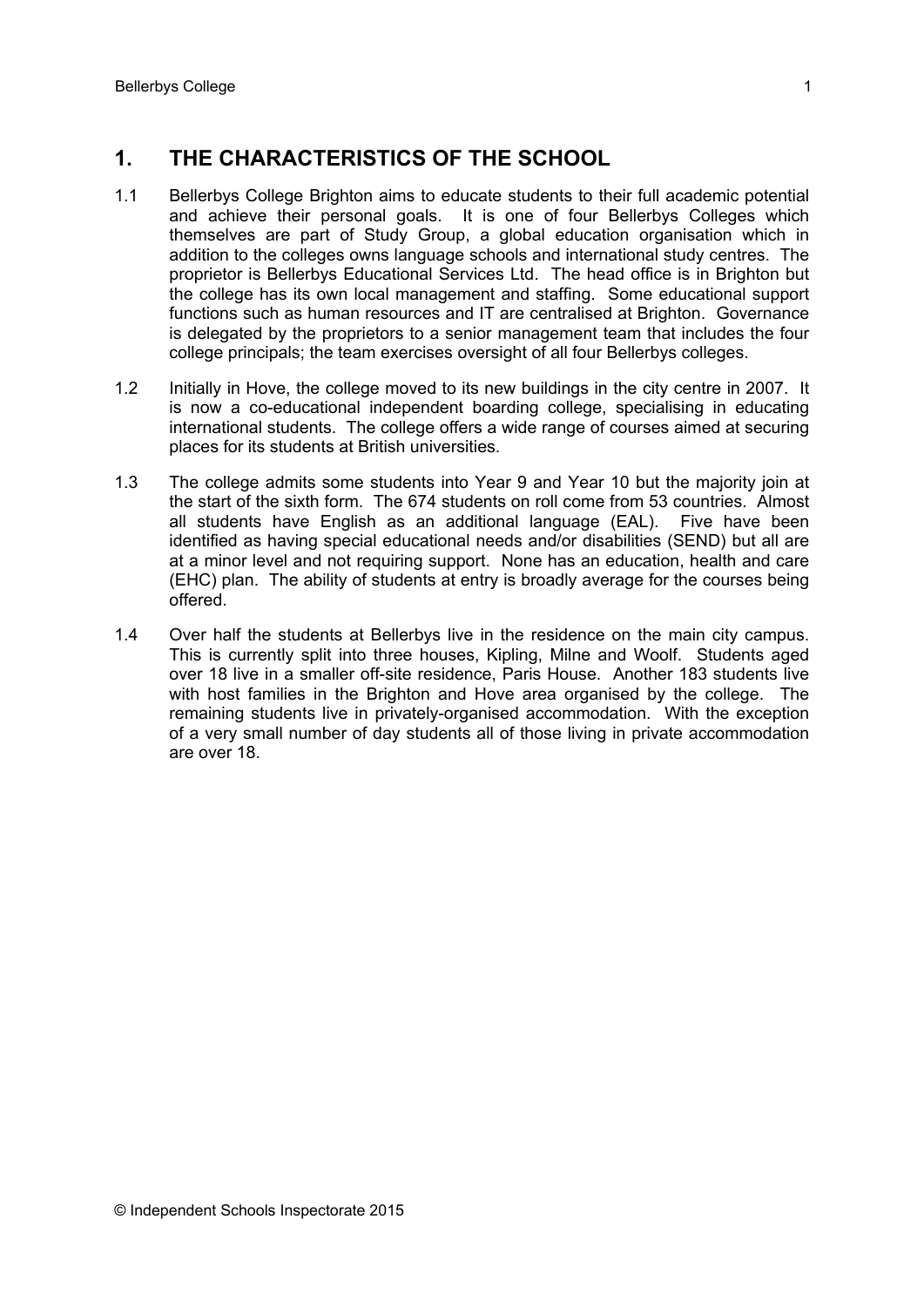## **2. THE SUCCESS OF THE SCHOOL**

#### **2.(a) Main findings**

- 2.1 Bellerbys College successfully achieves its aim to enable students to fulfil their academic potential and achieve their personal goals. Students achieve good results in IGCSE, A level and the Bellerbys College Foundation course. Almost all gain places at a wide range of universities in the United Kingdom and overseas. The high proportion of students with EAL make rapid progress compared to their starting points. Progress of more able is inhibited by the lack of challenge in some lessons. The flexibility of the curriculum, including the facility for transferring between A-level and Foundation courses supports well individual needs and approaches. Support for EAL students is embedded in the curriculum. Students with special educational needs and/or disabilities (SEND) have their needs met successfully. Teaching is good, but assessment and marking are not used well enough to show students how to improve.
- 2.2 The students' personal development is excellent. They have a strong spiritual, social and moral awareness. Relationships in the college are polite and respectful, and benefit from the wide cultural background of the students. Pastoral care arrangements are excellent and strongly support the development of students. Every student has a welfare interview on arrival. The welfare team is easily accessible and quickly deals with educational or accommodation concerns. The quality of boarding is sound. The on-site residences are modern and well equipped. Although a small minority of boarders who responded to the questionnaire said the food could be improved, there is a range of menus available and caterers quickly respond to suggestions. Welfare, health and safety arrangements are unsatisfactory. The safeguarding policy needed updating during the inspection. Recruitment checks on some staff had not been carried out before appointment and others have not been entered correctly on the single central register. Some regular visitors to homestay accommodation have not received the necessary checks. Risk analysis is carried out efficiently and there are proper arrangements for students who are unwell. The college meets the needs of students with disabilities.
- 2.3 The governance of the college is unsatisfactory. There is confusion over the respective roles of governance and leadership; the oversight of the college's performance is not sufficiently detached. There is no annual review of safeguarding arrangements and several policies needed updating during the inspection. The recruitment of staff has lacked rigour; arrangements for carrying out checks do not meet requirements. The leadership and management of the college are sound. There is a clear focus on raising attainment through improvements in teaching, but monitoring arrangements to ensure this have been insufficient to have a marked impact on the achievement of the students. The availability of staff training is excellent. Induction procedures for new teachers are thorough. The college has good arrangements to keep parents informed and consulted.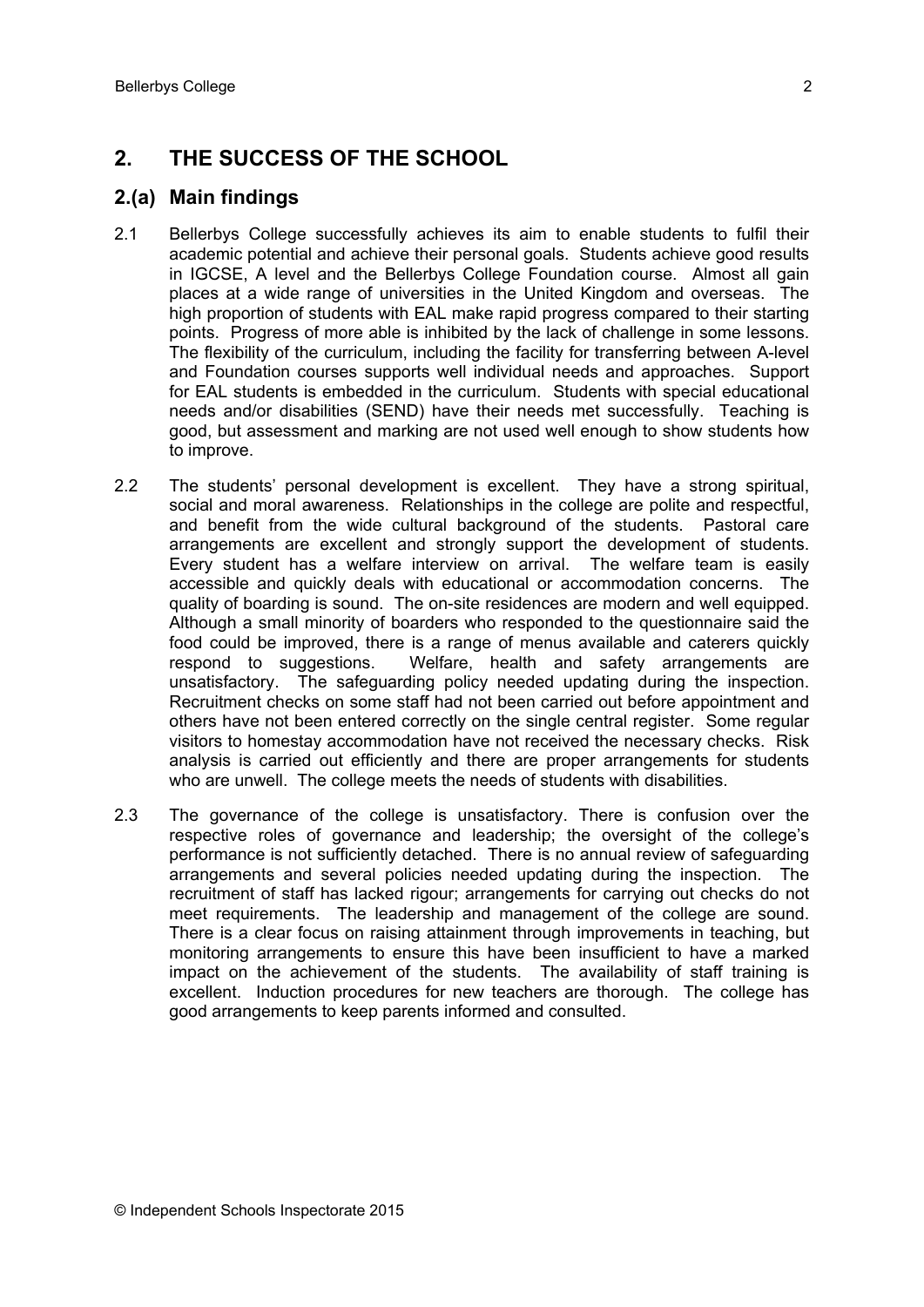#### **2.(b) Action points**

#### **(i) Compliance with regulatory requirements**

- 2.4 The school does not meet all the requirements of the Education (Independent School Standards) Regulations 2014, and therefore it is required to take the following action:
	- ensure that all required checks on the suitability of staff including identity, and prohibited list checks, and in the event that the DBS , disclosure is delayed, separate barred list check, are made before they start work at the college and such checks are recorded on the single central register of appointments [Part 4, paragraphs 18 (2)(a),(b),(d), (f) and (3), 21 (3)(b) under Suitability of staff, supply staff and proprietors; and for the same reason, Part 3, paragraphs 7 (a) and (b) and 8 (a) and (b) under Welfare, health and safety, as well as National Minimum Standards 11, under Child Protection and 14.1 under Staff Recruitment and Checks on Other Adults];
	- ensure that regular visitors to homestay accommodation have an enhanced disclosure and barred list check [National Minimum Standards 11, under Child Protection,14.1 under Staff Recruitment and Checks on Other Adults and 20.5 under Lodgings];
	- ensure that the proprietor carries out an annual review of safeguarding [Part 3, paragraphs 7 (a) and (b) and 8(a) and (b) under Welfare, health and safety, and National Minimum Standards 11, under Child Protection].
- 2.5 The school does not meet all the National Minimum Standards for Boarding Schools 2015, as described above.

#### **(ii) Recommendations for further improvement**

- 2.6 In addition to the above regulatory action points, the college is advised to make the following improvements.
	- 1. Clarify the arrangements for the governance of the college so that the boundary between its governance and its leadership and management is clear.
	- 2. Ensure that assessment is used rigorously to check attainment on entry and throughout courses to ensure that students make appropriate progress.
	- 3. Ensure that teaching always provides sufficient challenge to the more able in the class.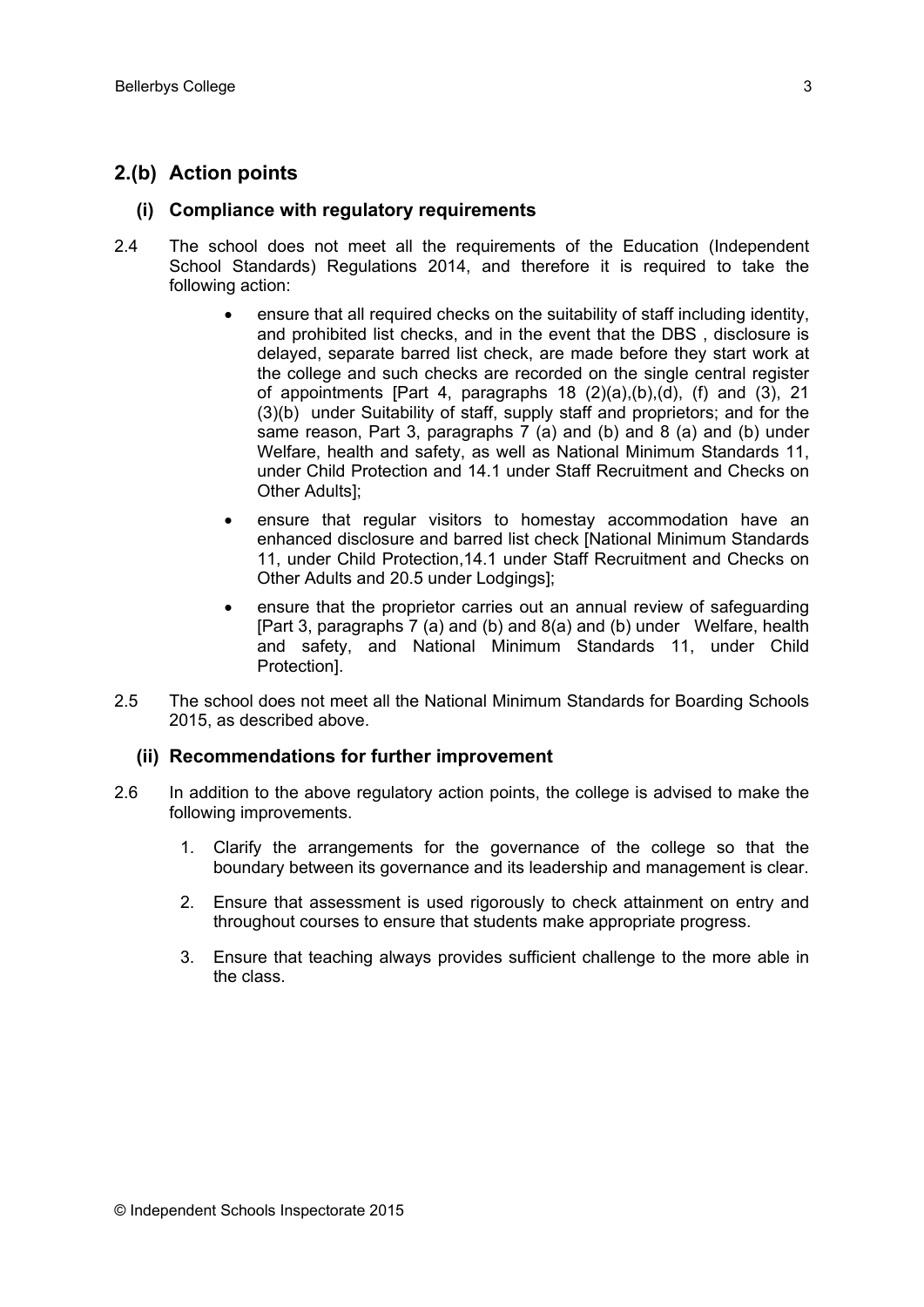#### **3. THE QUALITY OF ACADEMIC AND OTHER ACHIEVEMENTS**

#### **3.(a) The quality of the pupils' achievements and learning**

- 3.1 The quality of the students' achievements and learning is good.
- 3.2 Students are well educated, in accordance with the aims of the college to enable students to fulfil their academic potential and achieve their personal goals. Students display good levels of subject knowledge and understanding, in relation to their ability. They speak confidently and listen carefully. Reading and writing skills are excellent, particularly as English is an additional language for the vast majority of students. They write fluently and persuasively; when speaking they express their views coherently.
- 3.3 Students' numerical skills are excellent; for example, in chemistry they spontaneously constructed graphs to calculate the half-life of a chemical reaction. Students of all ages develop good physical skills. Their use of information and communication technology (ICT) is sophisticated. Students, particularly the more able, show good levels of logical and analytical thinking, for example when solving mechanics problems or deriving algorithms. Their well-developed creative skills are evident in art and photography.
- 3.4 Students perform at a good level in enrichment activities outside lessons. They have achieved success in debating, biology and physics Olympiads, the UK Maths Challenge, second prize in a regional art history competition and one student won first place in a competitive senior essay prize.
- 3.5 The following analysis uses the national and international data for the years 2012 to 2014. These are the most recent years for which comparative statistics are available. The results in IGCSE in 2014 were below worldwide averages overall, although in chemistry and ICT they were above worldwide norms, and in mathematics similar to them. At A level, results were above the national average for maintained schools in 2013 and 2014. Although no national data is yet available, the 2015 results show a significant increase in the proportion of A\* to B grades compared to the previous two years. After taking the first year course leading to A level, between one-third and a half of students transfer to the Bellerbys Colleges' Foundation course. There is no comparative data available for this programme, but its impact is evident from the fact that most students go on to secure places at United Kingdom and overseas universities, including many with high entry requirements. The vast majority of those completing the A-level course also obtain places in higher education.
- 3.6 The lack of systematic data on entry standards makes it difficult to judge the progress that is made by the students. The evidence available from examining students' work and from discussions suggests that progress is good to both IGCSE and A level. There is more information about student's linguistic progress. The scores from the International English Language Testing System (IELTS) show rapid progress from a wide range of starting points. Students with SEND make progress in line with other students as a result of the support that they receive. The progress of the most able is dependent on the extent of challenge in lessons but overall, the available evidence shows that they make progress that is at least sound and often good.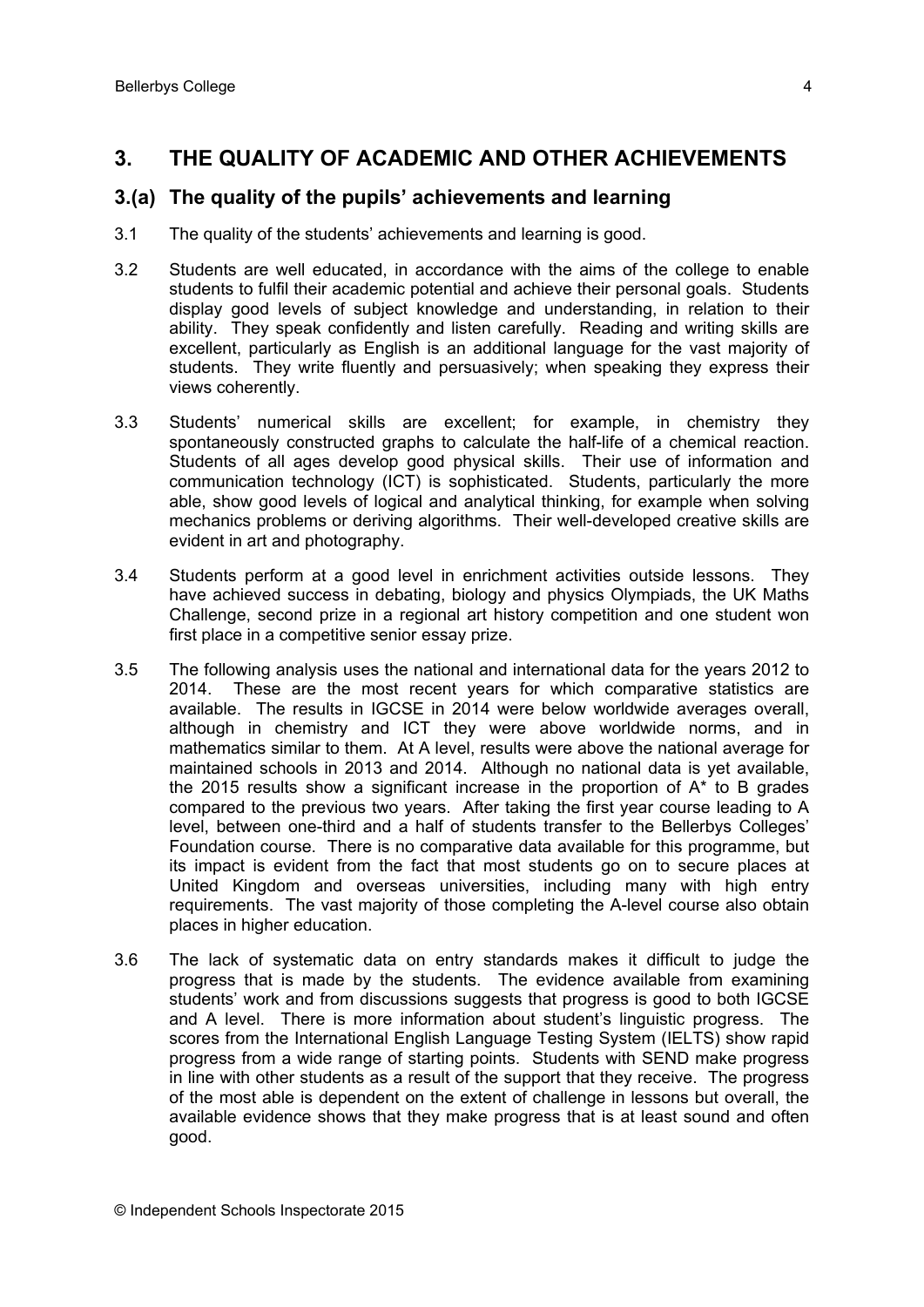3.7 All students are academically well motivated. They are diligent, enthusiastic, and highly developed independent learners. During non- lesson time almost all students engage in private study. They work silently in the library from dawn to dusk. In the social and dining areas it is common to see students helping each other. Students listen with focus to expositions and instructions, settle quickly to new tasks and enjoy being given opportunities in class to work collaboratively. They take responsibility for their learning, displaying commitment and resourcefulness. Files and exercise books are organised methodically.

#### **3.(b) The contribution of curricular and extra-curricular provision**

- 3.8 The contribution of curricular and extra-curricular activities is good.
- 3.9 The curriculum provides a wide and balanced range of provision at all stages, appropriate to the needs of individual students. It therefore meets the aims of the college in preparing students for entry to university. Of those parents who responded to the pre-inspection questionnaire the vast majority thought the range of subjects offered was appropriate. The availability of teaching in the summer holidays provides flexibility for starting courses at non-standard points in the academic year.
- 3.10 The GCSE pathway programme allows students the opportunity to study a wide range of subjects in Year 9 prior to selection of examination subjects at GCSE through Years 10 or 11. Students following the one-year GCSE course study only six subjects that prepare them for AS level or the Bellerbys Foundation Programme. All students also take physical education (PE). The A level programme allows students to study over either one or two years. After AS, some students may opt to follow the Bellerbys Colleges' own Foundation Programme. Modules include specialised English skills and are tailored to suit the needs of the students wishing to enter higher education.
- 3.11 The academic enrichment programme offers opportunities for students to broaden their learning, providing exposure to a wide range of subject areas, designed to extend their knowledge and understanding beyond that required for examination. Support for the vast majority of students for whom English is an additional language is embedded throughout the curriculum. Regular IELTS testing and a range of English modules help to support language development. The SEND provision is appropriate to the identified needs of students.
- 3.12 The provision for extra-curricular activities is good. Students benefit from opportunities to participate in predominantly recreational sports activities. A range of activities including racket sports, football, basketball and volleyball are provided at weekends at a local community centre. Fitness classes are also available at the college through the week offering fitness training, table-tennis, yoga and kick-boxing. The college supports pupils who seek tuition in specific musical instruments. A range of boarding activities is also provided for students living on site. Participation in extra-curricular and enrichment activity is optional, but the school monitors the take-up by students engaged in additional activities.
- 3.13 Personal, social, and health education (PSHE) is taught through tutorials and assemblies. It reflects the college's aims and ethos and encourages respect for other people, including those with protected characteristics. During the inspection a stimulating whole college assembly contextualised the understanding of what characterises "Britishness" whilst providing a balanced view of different political and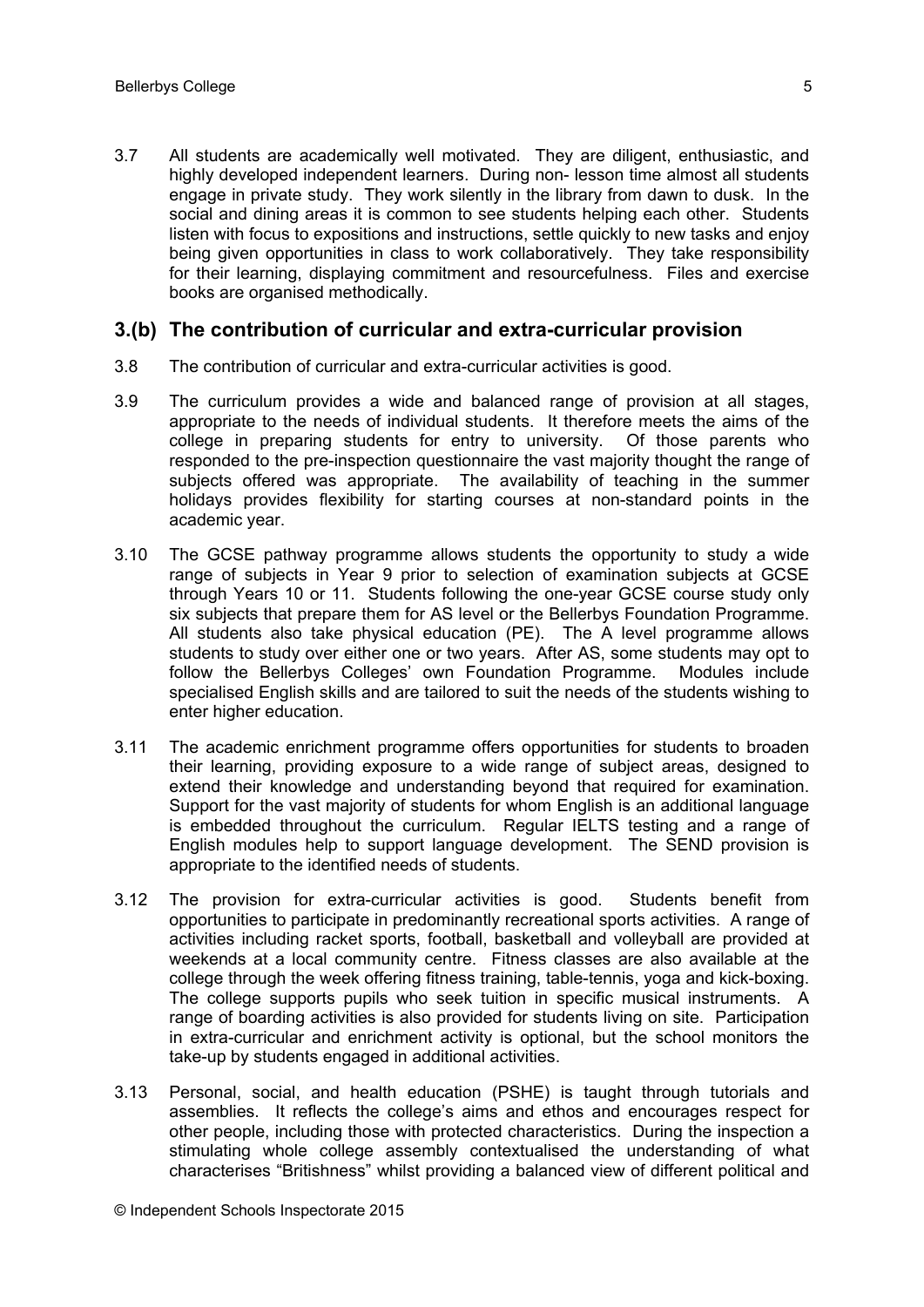international stances. Sixth-form students receive weekly sessions in preparation for university application. The college is providing more careers guidance for students of compulsory college age.

#### **3.(c) The contribution of teaching**

- 3.14 The overall quality of teaching is good.
- 3.15 Teaching is successful in promoting students' progress. Teaching supports the overall aims of the college to educate young people to the highest academic standard that enables students to fulfil their academic potential and achieve their personal goals.
- 3.16 Most lessons are planned to proceed at an appropriate pace, making good use of time. Teaching demonstrates good subject knowledge and most teachers have a good understanding of students' needs and examination requirements. Students are clearly directed to achieve their learning objectives, which are shared with them. The teaching methods in most lessons generate an enthusiasm in students and an engagement that promotes good progress. In the pre-inspection questionnaire, the overwhelming majority of students said that teachers gave individual help if needed. The resources available are extensive, but are not always used effectively. For example, the use of ICT does not yet fulfil the college's aim of engaging students in new ways of learning through learning technologies.
- 3.17 Classroom relationships are excellent, both between teachers and students and in particular amongst students of many different nationalities. Teaching effectively promotes tolerance and understanding in a non-partisan manner. For example, a discussion in a business studies lesson encouraged an appreciation of diversity in the UK. Praise and encouragement is used appropriately to foster application. There is a shared sense of academic purpose throughout the college that sets the atmosphere for students' high aspirations.
- 3.18 Most lesson plans include a range of learning styles, including individual, group and collaborative working. In a small number of lessons, planning did not take enough account of students' interests or provide enough opportunity for independent learning. As a result, students had fewer opportunities to learn interactively from each other's contributions.
- 3.19 Assessment is not being used well enough to identify what the pupils are capable of doing, or to monitor their progress over time. Within almost all lessons, questioning is used well to develop students' understanding and to test ideas. The short to medium term progress of students is assessed informally and regularly through tests and homework, and can result in to additional support, particularly in the use of English. There is no common approach to marking. Where marking has a good impact on learning, students are given clear guidance on what they do well and what they should do to improve; this is followed up in subsequent marking. This practice is not shared sufficiently well. Similarly, while the college gathers attainment information, the data are not being used to identify students' ability at entry and thus longer-term personal targets for attainment. This limits the quality of lesson planning. While informal assessment methods allow most students, including those with SEND, to make good progress, the most able are not always being given work in class that challenges them.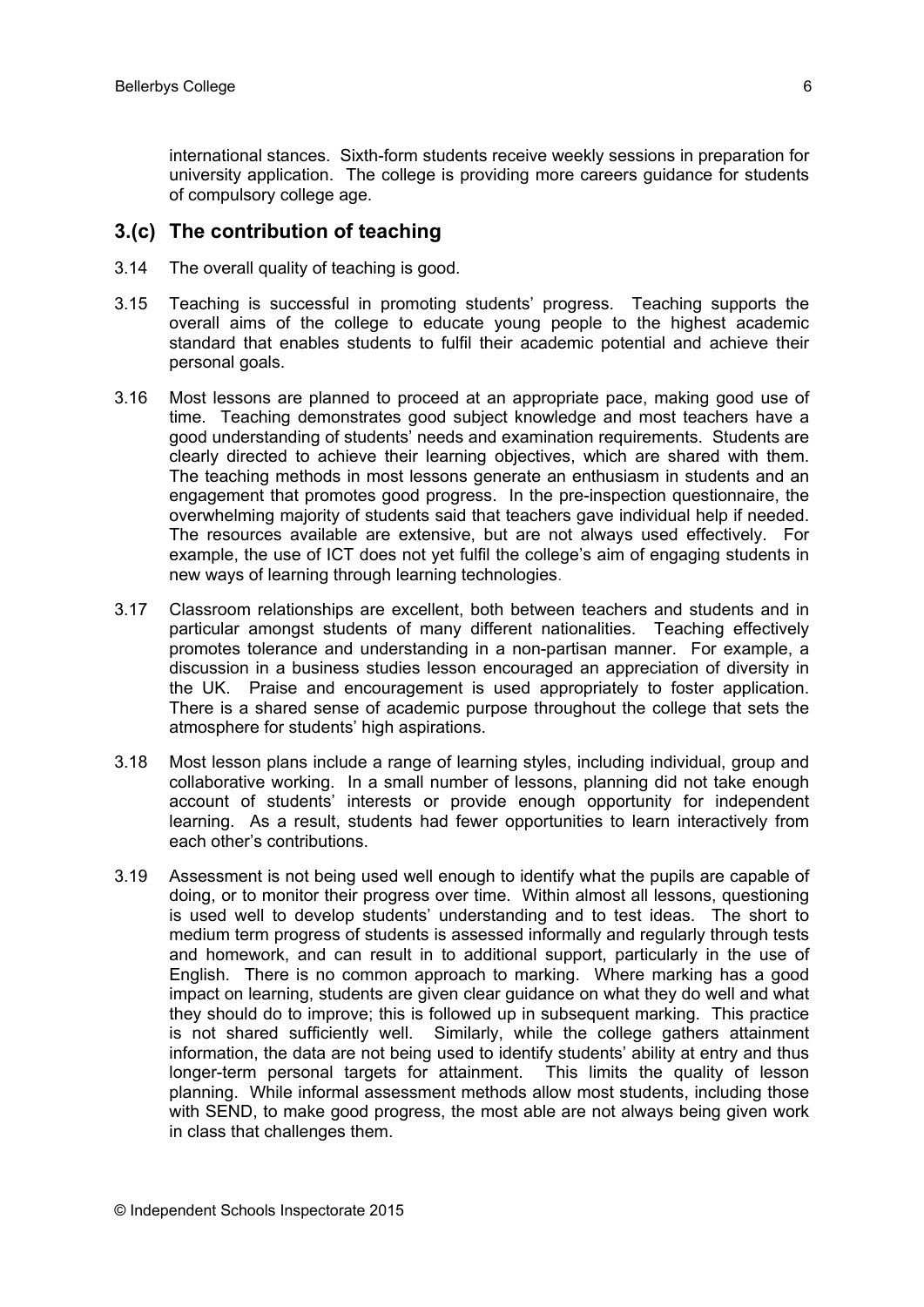## **4. THE QUALITY OF THE PUPILS' PERSONAL DEVELOPMENT**

#### **4.(a) The spiritual, moral, social and cultural development of the pupils**

- 4.1 The spiritual, moral social and cultural development of the students is excellent.
- 4.2 The college takes active steps to promote the personal development of students and the central place of democracy, the rule of law, individual liberty and mutual respect for different faiths and beliefs, ensuring that students gain excellent awareness of the British way of life with pride and loyalty for the college and their growing development as citizens.
- 4.3 The students' spiritual development is excellent. The college ethos allows students to grow into self-assured young adults with a strong sense of their own beliefs. Artwork around the college shows an imaginative approach to appreciating nature and the non-material aspects of life, together with emotional maturity. The provision of a Reflection Room for all faiths, including those with no faith, resulted from a college council request and is valued by students. Their confidence is apparent when confronting with the challenges presented by their studies and participation in charity fundraising as well as in the enrichment programme Students are involved and enthusiastic, with many deriving great strength and self-confidence from performing and sporting experiences. Their self-esteem is strengthened by the emphasis the college places on valuing them as individuals and the encouragement they receive to share their skills and talents with others.
- 4.4 The students demonstrate excellent moral awareness, supported by the personal, social and moral education teaching. They have a clear sense of right and wrong, showing respect for the college rules and their learning environment. They also develop an understanding of the central place of the law in England. They respond well to the many opportunities provided to explore and discuss moral choices in personal, social and moral education, as well as through the enrichment programme. Students are self-aware and reflect maturely on personal choices and ethical and moral dilemmas facing them in their multi-cultural society.
- 4.5 The social development of the students is excellent. They are friendly, polite and welcoming. They are active contributors as members of the community and assume roles of responsibility and service in the older year groups. They enjoy using their talents for the benefit of the college community and their conduct towards each other and towards staff is consistently excellent. Students acquire a very good appreciation of the public institutions of England through assemblies, personal, social and moral education and debating, in which they take an active part. Their awareness of UK and international politics is informed and intelligent, as exemplified in the mock general election and in the debates. The students' everyday interactions show tolerance of the diverse character of society.
- 4.6 A wide range of nationalities, cultures and faiths within the college ensures that students develop a very strong cultural awareness, demonstrated by their successful participation in the Model United Nations (MUN) programme. They respect and are sensitive to the different approaches and perspectives of other nationalities. Boarders celebrate with others their varied backgrounds, through their participation in the international music and drama evening, through the talent show and through visits to a local primary college to celebrate the Chinese New Year. Students understand very well the realities of other cultures and show respect for them at all times.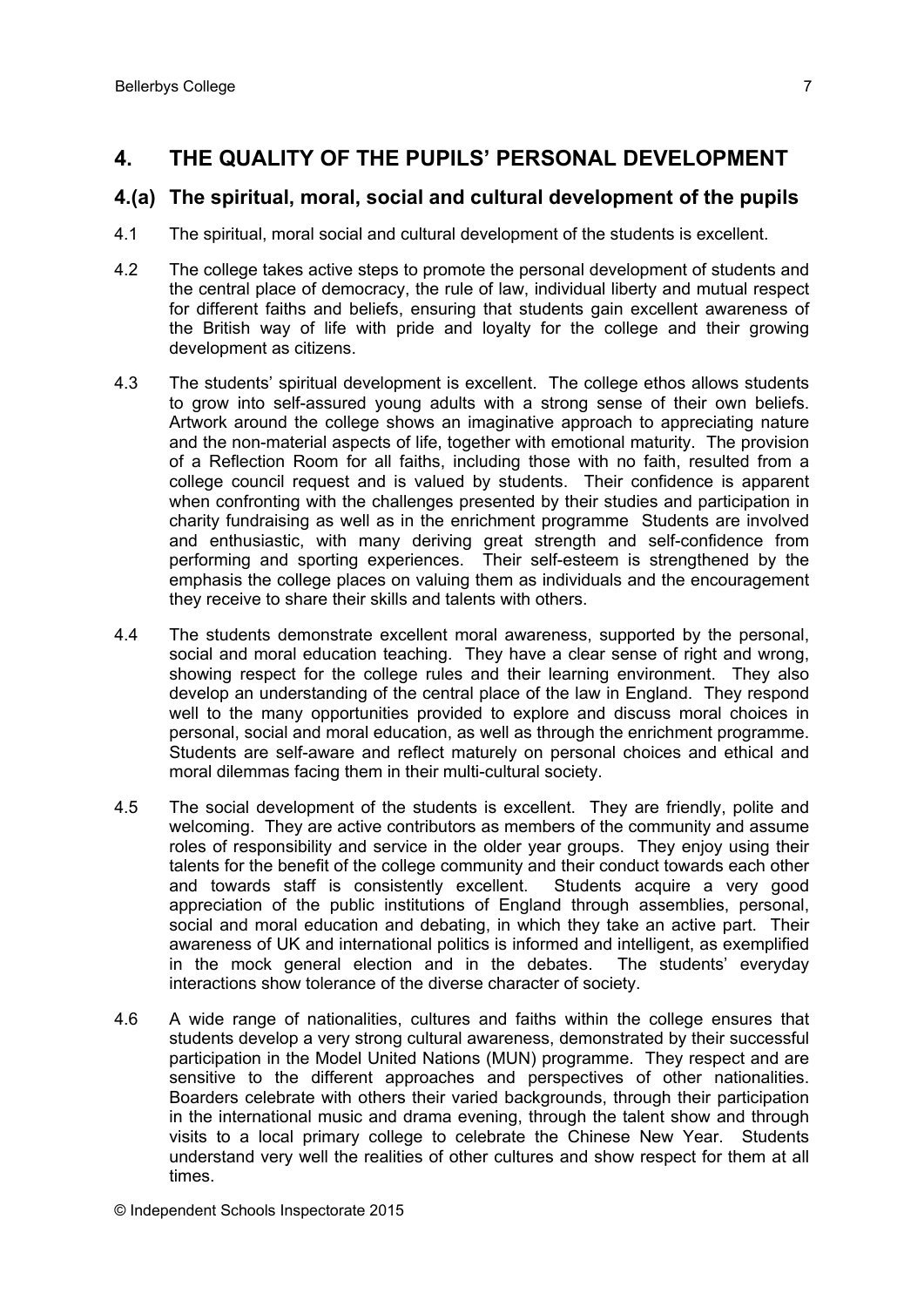### **4.(b) The contribution of arrangements for pastoral care**

- 4.7 The quality of the college's arrangements for pastoral care is excellent.
- 4.8 The pastoral care meets the college aim of creating an environment which promotes happiness, respect and growth ensuring each student feels supported and cared for. Students have a variety of adults to whom they can turn to for advice in both their academic and personal development. An extensive student services team ensures the international students are welcomed into the college, monitor attendance and arrange accommodation. A welfare contract for all students under 18 is completed on arrival following an individual meeting with the welfare officer. This comprehensive document, accessible by all staff responsible for the pastoral care of the students, ensures the students understand expectations and identifies any potential problems.
- 4.9 Relationships between staff and students and the students themselves are excellent. Tutor teams, led by the senior tutors and the programme managers, informally monitor the academic progress of the students. The extended weekly tutorial periods are used to ensure the students develop the skills and knowledge needed to prepare them for higher education. Individual students are discussed at the weekly multi- disciplinary welfare meetings. The language advisors provide support for students in their mother tongue and a group of staff, trained as listeners, are available to offer advice and support.
- 4.10 The college encourages students, through the PSHE programme and in lessons, to adopt a healthy lifestyle. For example in a biology lesson, students were made aware of the sugar content of fizzy drinks and fruit juices linking this to the dangers of obesity and type 2 diabetes. Each student is provided with a 'stay fit and healthy' booklet which outlines the benefits of exercise and a healthy diet. The work of nursing staff is closely integrated into the welfare team; the arrangements for students who are injured or sick are of high quality.
- 4.11 The college is very responsive to the views of the students. Students reported that kitchenettes in the residences had been installed at the request of the student union. Responses to pupil questionnaires confirmed that students felt their opinions were asked for and responded to. The college is very effective in promoting good behaviour and students are polite and considerate. There is a real sense of purpose and warmth in the college. Students respond very positively to each other and the large international mix of the student body is a real advantage in cultivating an acceptance of different cultures. In surveys and interviews, students make clear that bullying is very rare and all felt confident it would be dealt with effectively by a member of staff if it occurred. There is a well appreciated system of rewards in the GCSE programme as well as regular assemblies to celebrate academic success and attendance. A suitable three-year disability access plan is in place which ensures all students have access to the curriculum and the buildings as well as the support appropriate to their needs.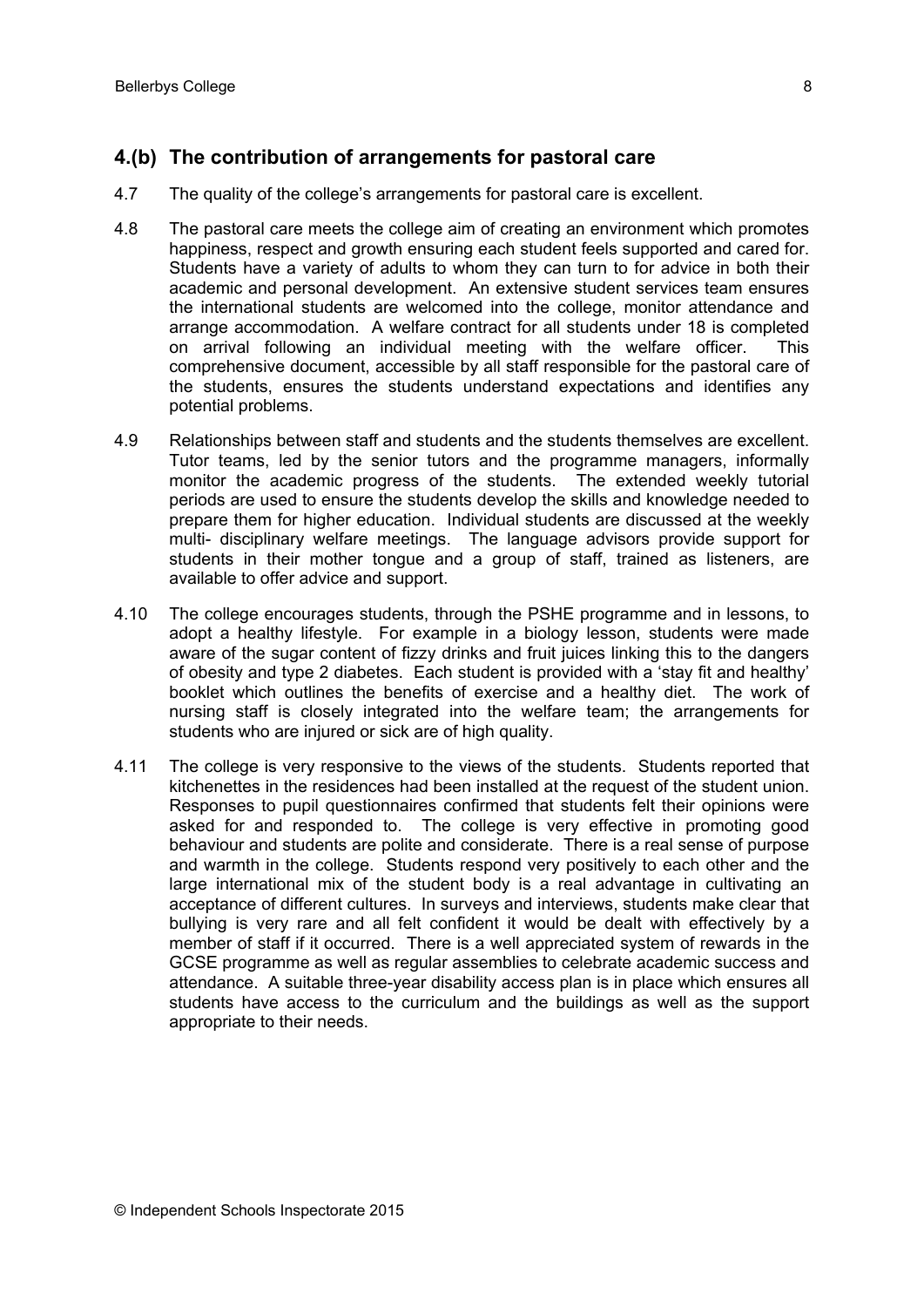### **4.(c) The contribution of arrangements for welfare, health and safety**

- 4.12 The contribution of arrangements for welfare, health and safety is unsatisfactory.
- 4.13 At the time of the inspection, the majority of teachers appointed since April 1st 2012 had not been checked against the prohibition from teaching list. A significant proportion of staff had been allowed to start work pending receipt of an enhanced disclosure, but without a barred list check. The college had not checked the identity of all staff before appointment. The senior management group set up to assess the risks does not fully record discussions about the management of safeguarding. The safer recruitment policy is that of the wider group of colleges, and was updated during the inspection to more clearly identify the necessary employment checks for those employed in schools; it now meets requirements and has been made available to staff and parents, but its implementation has yet to be demonstrated in new appointments. In addition, there are concerns over the checking of adults is some aspects of boarding.
- 4.14 Staff receive training in child protection, including the prevention of extremism and female genital mutilation. New staff were clearly alert to the signs of abuse or need in young people. The safeguarding policy was amended during the inspection to reflect the correct procedures for reporting concerns; the revised policy is now available to parents and staff. Practice in terms of safeguarding pupils, as demonstrated by interviews with staff and formal safeguarding records, is good. There is good provision for students to approach members of staff for guidance and help but written records of these are not consistently made or retained.
- 4.15 Appropriate measures have been taken to reduce the risk from fire on the college premises. Evacuation procedures are practised regularly and are recorded. Evacuation procedures in the boarding houses have been practised during boarding time but not necessarily at times when the risk of fire is greatest. Fire safety equipment is checked regularly and properly maintained. Suitable health and safety procedures are in place. Generic risk assessments cover outdoor activities and trips. Appropriate risk assessments have been seen for shared use of facilities by older students attending the Embassy Language College. The first-aid policy covers appropriate arrangements for students who are sick or injured.
- 4.16 Staff are aware of students with any disabilities and make arrangements for them to access the curriculum. Lifts are available in the building to facilitate access for those that need it. Security on all college premises is rigorous, with careful monitoring of access to buildings. The college's attendance and admission registers are correctly kept. The checking of student attendance and procedures for following up on absences is done frequently and very effectively; parents are kept informed of any concerns.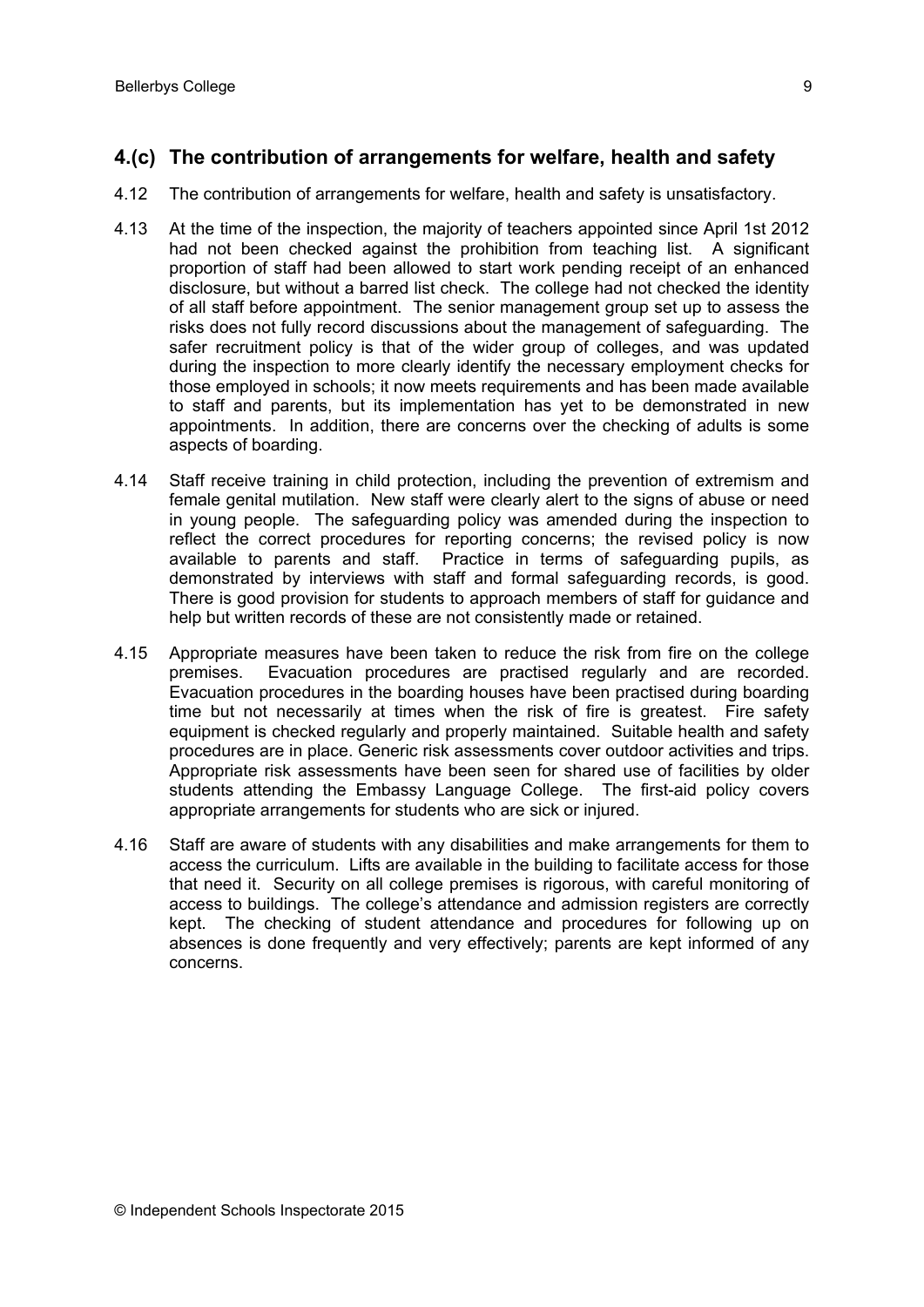## **4.(d) The quality of boarding**

- 4.17 The quality of boarding is sound.
- 4.18 The outcomes for boarders are good. All boarders have a high standard of personal development. By the time they leave the college they are confident that they can make a positive difference in their future career as citizens of the world. Those who experience total immersion with host families improve their English quickly and learn the different nuances of British culture. Those who choose to live in the college residences have a myriad of other languages and cultures with which to compare their own. The older boarders who enjoy the greater independence of Paris House have the advantage of a smaller international community. All boarders are willing to accept the challenges they meet from within the safety of the careful boundaries imposed by staff and host families. Boarders' behaviour is very good and they respect others in the boarding communities. They are confident that their possessions are secure. Many take advantage of the good range physical, social and cerebral activities on offer. Boarders are able to express their opinions by electing a member to the college student union. Some students become prefects to help younger or less experienced boarders and this is being developed with the addition of trained mentors for newly arrived boarders.
- 4.19 The quality of boarding provision is good. Residence staff are committed to boarders in their care. The residences have recently been reorganised by age, three houses enabling more age specific support. Facilities in the college residence are excellent: each boarder has a single room with en-suite facilities. Common rooms on each floor allow small groups to meet and bigger recreational areas are well equipped. There is a wide choice of differing home-stay accommodation. Home-stay boarders benefit from careful selection and monitoring of compatible host families; where boarders are under the age of 16 additional checks are carried out. The requirements of private fostering are fulfilled. The standard and size of the lodging varies but in interview all boarders spoke positively about their rooms and facilities available. Paris House accommodation is adequate. In interviews all Paris House boarders voiced concern that they have to leave the main college building before 7.00pm and miss out on a wider collegiate experience.
- 4.20 A small minority of boarders who responded to the questionnaire said the food could be improved. Inspectors followed up the matter in more detail and examined menus. They found that the standard and variety of food produced by the college canteen is excellent and the facility, which is open throughout the day, is much appreciated by all boarders. The college takes great care over the dietary needs of the varying religions represented. World theme days encourage diners to experiment with different foods whilst maintaining a nutritional balance. Suggestions for improvement are sought and students reported that the catering team responded positively. The medical provision for all boarders is excellent and records are assiduously maintained. International remedies, which boarders may bring with them, are discouraged and are kept securely until thorough checks can be made. Facilities are available if there is a need to isolate a sick boarder. Home-stay families are given clear guidelines to ensure medical safety. Boarders have good access to medical or dental services if required. Excellent relationships with local health practitioners ensure that boarders' needs are met. Boarders maintain communication with parents and family through electronic devices and the availability of excellent wi-fi is seen by the college residences and home-stay families as vital for the well-being of boarders. Security arrangements are appropriate and do not impinge on the privacy of boarders.

© Independent Schools Inspectorate 2015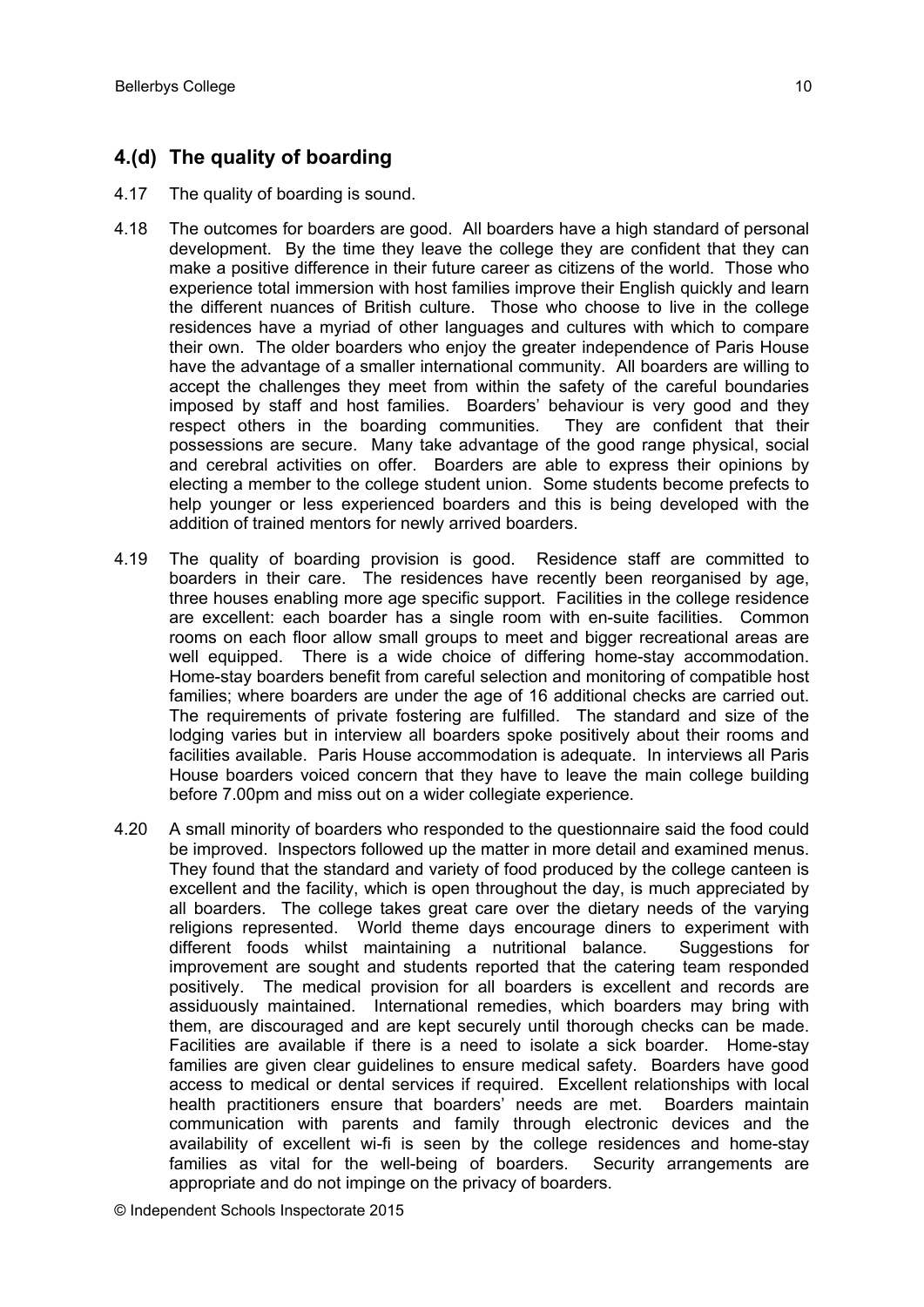- 4.21 The effectiveness of the arrangements for welfare and safeguarding is unsatisfactory. The college ensures that home-stay parents and other residents over 16 have the necessary safeguarding checks. Specialist staff monitor the arrangements regularly. However, not all adults who visit home-stays on a regular basis have been subject to an enhanced DBS check. Some staff who come into regular contact with boarders have not been the subject of rigorous recruitment checking and their suitability could not have been guaranteed when they began to work with the college students. During the inspection week all possible outstanding checks were completed. Boarders report that bullying is rare and if it does occur it is dealt with quickly and effectively. Rewards for positive behaviour have been recently introduced into the residences and are welcomed by the boarders. Staff in charge of boarders in the residences have thorough induction training and the senior managers share with all staff the boarding training they attend. All boarders value and appreciate the help they receive from staff. Residence and home-stay adults know their role should a boarder go missing and the college's efficient security measures have ensure prompt responses to incidents. Students know that help is immediate if they ring the security helpline. Fire evacuation procedures are thorough and regular drills are held although not always at a time of greatest potential risk. Suitable logs are kept.
- 4.22 The effectiveness of the leadership and management of the boarding provision is sound. Boarders are very positive in their view of how well they are looked after. Day-to-day management of the residences is secure and a relatively new team is working hard to implement new practices; this is having a positive effect on the boarders' experiences. There is inconsistency in the leadership of college residences and Paris House, reflecting a lack of clarity in this area. There is a lack of an overall development plan and oversight by governors to guide the direction of boarding means that a major part of the boarding experience is not supported well. A development plan has been created for one residence which has helped guide its progress over the past year, but this is not the case in other college-based accommodation. In contrast, home-stay families feel that arrangements are managed very well by the accommodation team and particularly like the ease with which they can be contacted. The organisation and direction of the home-stay experience is thorough; host families are given all the documentation required and guidance is readily available.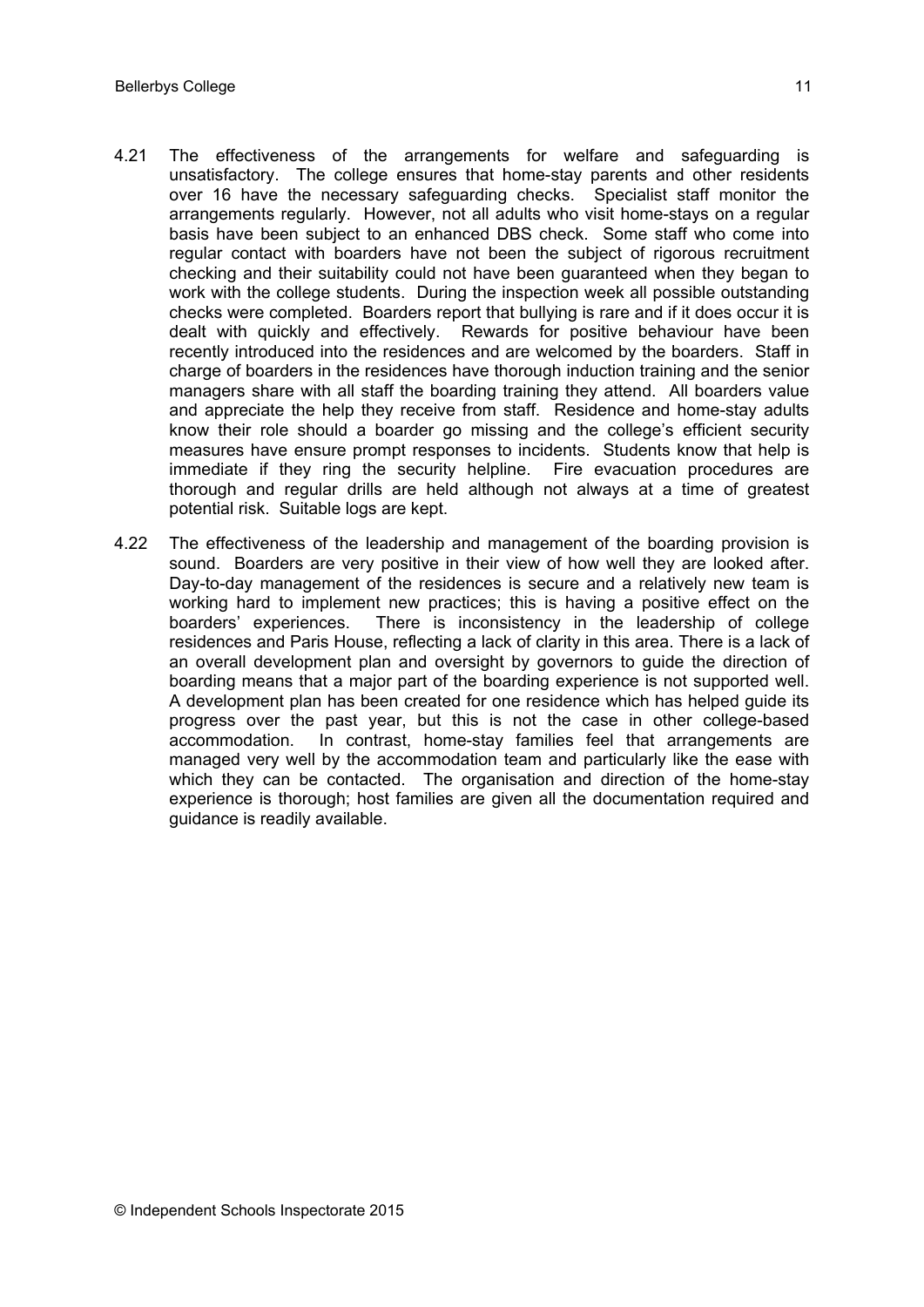### **5. THE EFFECTIVENESS OF GOVERNANCE, LEADERSHIP AND MANAGEMENT**

#### **5.(a) The quality of governance**

- 5.1 The quality of governance is unsatisfactory.
- 5.2 The members of the proprietorial body, Bellerbys Educational Services Ltd, take no direct role in the governance of the college. It delegates the leadership, strategy and decision making to the Bellerbys senior management team which includes the principal. Hence the team has a detailed knowledge of the college, and provides the stimulus for improvement. Close analysis of the needs of the college has resulted on a comprehensive development plan. However the overlap between the governance and management roles of the senior team means there is no detached oversight of the college's performance in line with its aims.
- 5.3 The considerable investment in the spacious modern teaching and residential environment has enhanced the educational experience of the students. The generous resourcing of teaching and professional development of staff has contributed to the improved academic results.
- 5.4 The Bellerbys senior management team, acting as the governing body, discusses welfare issues at monthly meetings, but the required annual review of safeguarding, including safer appointment procedures, has not been carried out. Many policies are generic to the group of Bellerbys colleges. The centralisation of aspects of student services results in a confusion of accountability for creation, implementation and monitoring of policies, including those for the welfare and safety of students.
- 5.5 Recruitment procedures outlined in safeguarding policy did not meet requirements of statutory guidance. As a result, a significant number of staff were employed without the necessary pre-appointment checks in place, nor was information transferred to the single central register of appointments, although both were remedied before the end of the inspection.

#### **5.(b) The quality of leadership and management, including links with parents, carers and guardians**

- 5.6 The quality of leadership and management within the college is sound.
- 5.7 The college leadership and management is successful in promoting the aims of the college. They are committed to encouraging a strong sense of cultural diversity and an ethos of equality and tolerance pervades. All the parents responding to the preinspection questionnaire stated that the college is well led and managed.
- 5.8 The senior leadership team within the college is visible and accessible to staff or students. Its members, supported by the senior teachers, have clearly defined roles and the college is well organised on a day-to-day basis. The college is a secure, calm and purposeful environment where students feel at home; there is a strong culture of support. A well-resourced student services and home-stay team provides a clear and effective focus for students seeking assistance. Language advisors and the listening team provide further support. The weekly welfare meeting shares information about individual students and ensures that they are appropriately supported.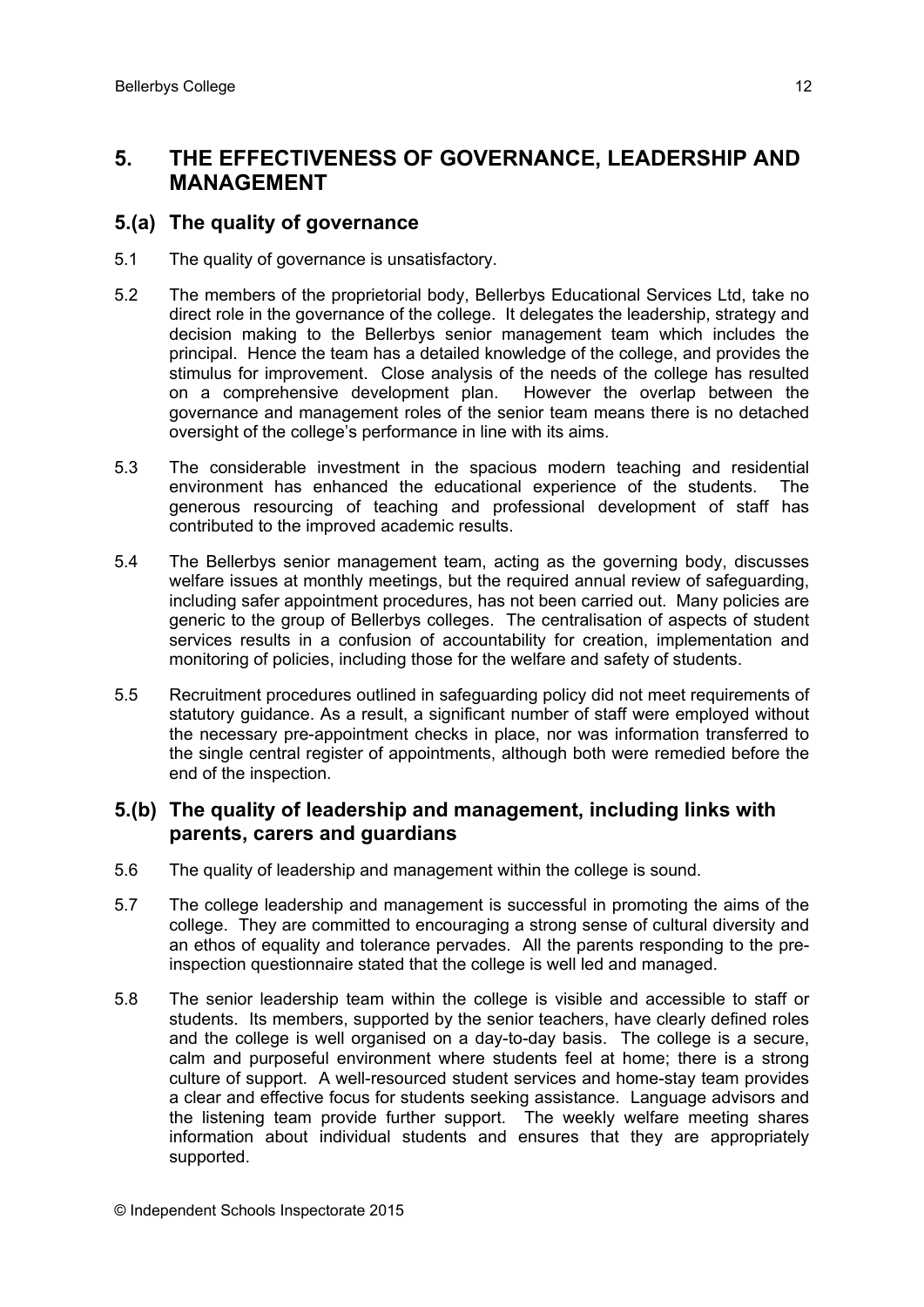- 5.9 The college's senior management team focuses on improving attainment through raising the quality of teaching. Monitoring of this by leadership at all levels is not yet fully effective in raising standards. Student progress is managed by the course programme managers whose detailed knowledge of students ensures that the vast majority enter their first choice universities. Teachers report marks monthly to the programme managers, but a formal benchmarked and validated tracking system is yet to be embedded into the planning of lessons. Recent training on strategies for teaching students with EAL or SEND and challenging the more able are yet to be evaluated for their impact on achievement. Monitoring of teaching is uneven. Heads of faculty have been trained to conduct staff appraisals and implement intervention strategies. Records show that some intervention has resulted in improvement, but the lack of overview by the college's senior management team has resulted in some heads of faculty not following the policy and procedures for appraisal and staff development.
- 5.10 The need to sometimes appoint new teachers quickly means that not all interviews are fully recorded on staff files. The college's safer recruitment policy has not always been followed, and as a result, required checks have not been carried out before appointment or taking up post. All new staff complete a comprehensive induction programme including their responsibilities for safeguarding, health, safety and welfare. In interview they showed an excellent knowledge and understanding of the college's procedures.
- 5.11 Staff training is well planned and resourced. Sessions on mental health, strategies to combat radicalisation and e-safety reflect the college's emphasis on the quality of student welfare. Safeguarding training is updated annually, but training certificates are not routinely logged. Staff have been invited to participate in working groups to shape the future vision of the college and have also completed numerous questionnaires as part of the leadership self-evaluation process
- 5.12 The college establishes constructive relationships with parents, working very closely with agents and the college language advisors so that communication is effective and parents understand the information being shared. Parents are greatly appreciative and supportive of the communication from staff.
- 5.13 Parents are provided with all the information needed so that they can make the most appropriate educational choices. They are also provided with a 'pre-departure pack' which includes useful practical information about the college and helpful advice to students about moving to the UK.
- 5.14 At the start of term, parents are invited to the college. They are encouraged to visit the college when they are in the country and time is given for them to meet the staff. Opportunities are provided for the very few parents who live locally to come into the college for face-to-face meetings to discuss students' progress and achievements.
- 5.15 Of the parents who responded to the questionnaire, a very small minority felt that the college does not involve them in events or aspects of college life. Inspectors found that the college does provide an appropriate number of opportunities for parents to become involved including induction and family visits. The college also provides some overseas opportunities for parents to meet senior members of staff and this gives them a chance to discuss their children in a more personal manner than by email communication. Parents are always contacted about any proposed changes to academic pathways or if there are attendance, pastoral or behavioural concerns, so that meetings can be set up as appropriate. The illustrated college newspaper sent